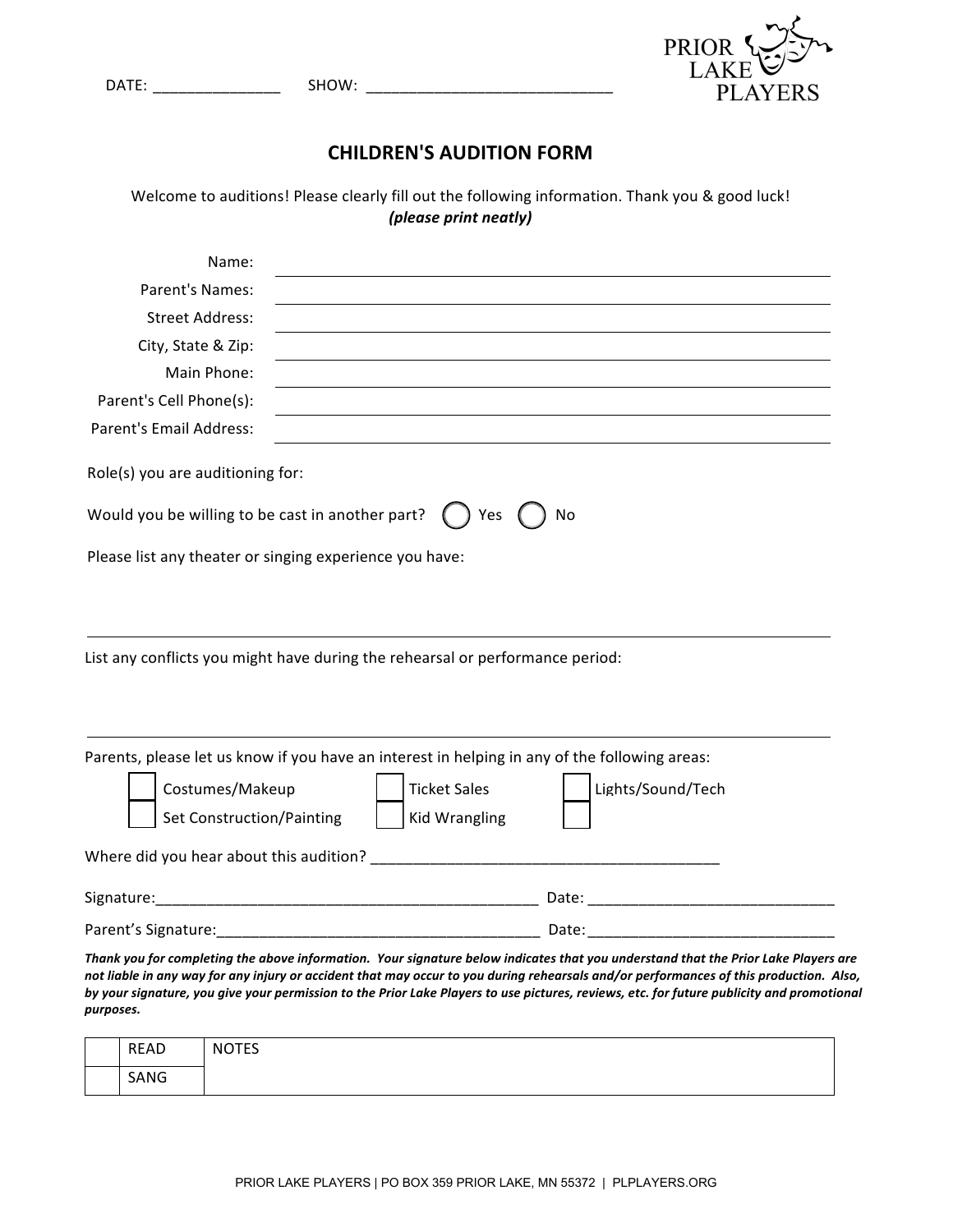| <b>DATE</b> | <b>CIICILI</b><br>-<br>____ |  |
|-------------|-----------------------------|--|
|             |                             |  |



| <b>ADULT (18 &amp; UP) AUDITION FORM</b>                                                                                                                                                                                                                                            |  |  |
|-------------------------------------------------------------------------------------------------------------------------------------------------------------------------------------------------------------------------------------------------------------------------------------|--|--|
| Welcome to auditions! Please clearly fill out the following information. Thank you & good luck!<br>(please print neatly)                                                                                                                                                            |  |  |
|                                                                                                                                                                                                                                                                                     |  |  |
| Name:<br><u> 1980 - Johann Barbara, martxa amerikan personal (h. 1980).</u>                                                                                                                                                                                                         |  |  |
| <b>Street Address:</b>                                                                                                                                                                                                                                                              |  |  |
|                                                                                                                                                                                                                                                                                     |  |  |
| Main Phone:                                                                                                                                                                                                                                                                         |  |  |
|                                                                                                                                                                                                                                                                                     |  |  |
|                                                                                                                                                                                                                                                                                     |  |  |
| Role(s) you are auditioning for:                                                                                                                                                                                                                                                    |  |  |
| Would you be willing to be cast in another part? $($ $)$ Yes<br>No                                                                                                                                                                                                                  |  |  |
| Do you have other family members auditioning? $($ $)$ Yes<br>No                                                                                                                                                                                                                     |  |  |
|                                                                                                                                                                                                                                                                                     |  |  |
| Please list any theater or singing experience you have:                                                                                                                                                                                                                             |  |  |
|                                                                                                                                                                                                                                                                                     |  |  |
|                                                                                                                                                                                                                                                                                     |  |  |
|                                                                                                                                                                                                                                                                                     |  |  |
| List any conflicts you might have during the rehearsal or performance period:                                                                                                                                                                                                       |  |  |
|                                                                                                                                                                                                                                                                                     |  |  |
|                                                                                                                                                                                                                                                                                     |  |  |
| Parents, please let us know if you have an interest in helping in any of the following areas:                                                                                                                                                                                       |  |  |
| Costumes/Makeup<br><b>Ticket Sales</b><br>Lights/Sound/Tech                                                                                                                                                                                                                         |  |  |
| <b>Set Construction/Painting</b><br><b>Kid Wrangling</b>                                                                                                                                                                                                                            |  |  |
|                                                                                                                                                                                                                                                                                     |  |  |
|                                                                                                                                                                                                                                                                                     |  |  |
| Thank you for completing the above information. Your signature below indicates that you understand that the Prior Lake Players are                                                                                                                                                  |  |  |
| not liable in any way for any injury or accident that may occur to you during rehearsals and/or performances of this production. Also,<br>by your signature, you give your permission to the Prior Lake Players to use pictures, reviews, etc. for future publicity and promotional |  |  |
| purposes.                                                                                                                                                                                                                                                                           |  |  |
| $\sqrt{2}$                                                                                                                                                                                                                                                                          |  |  |

| <b>READ</b> | <b>NOTES</b> |
|-------------|--------------|
| SANG        |              |